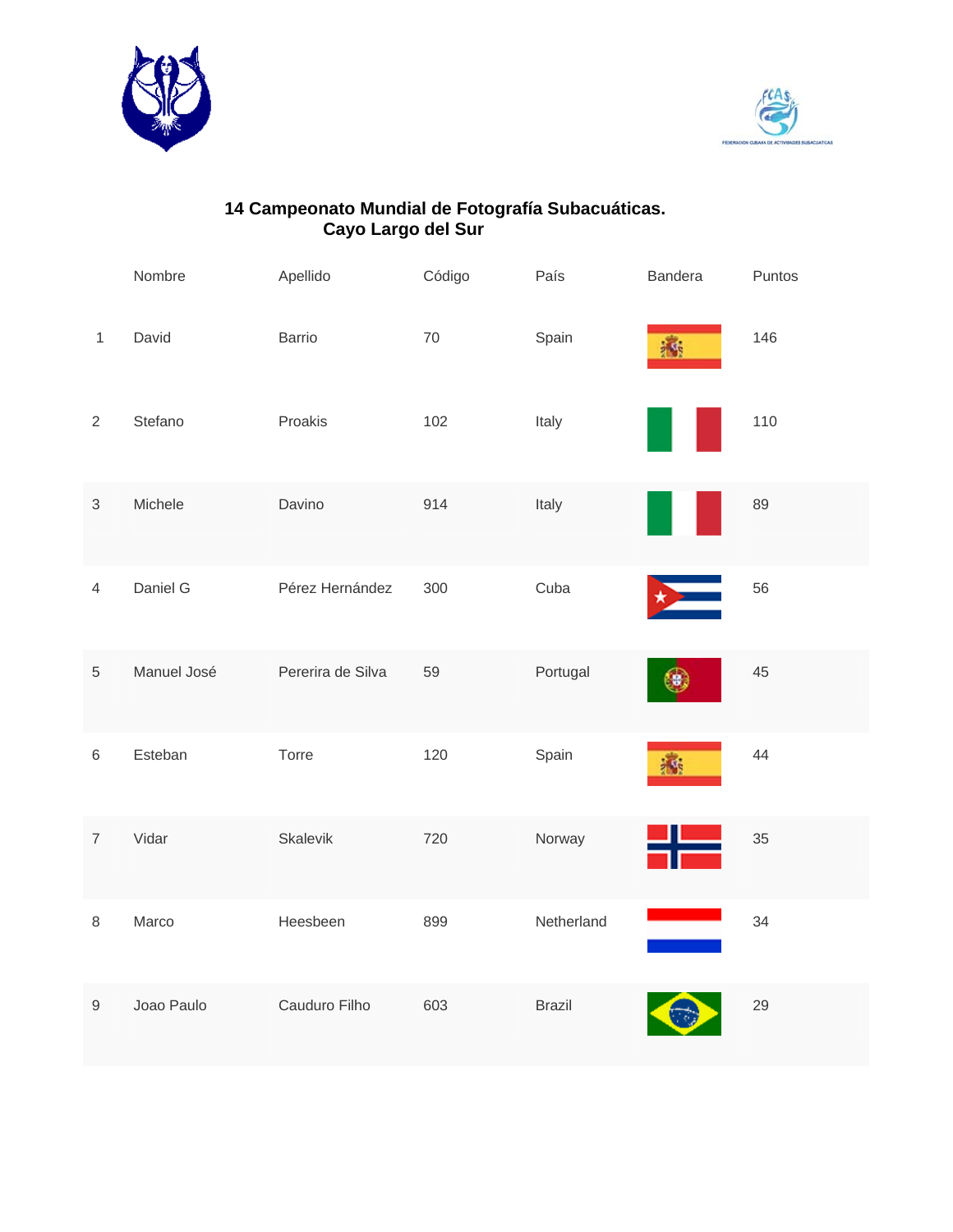| $10$   | Julien        | Carpels    | 852  | France      | 23               |
|--------|---------------|------------|------|-------------|------------------|
| $11$   | Oskar         | Mark Music | 670  | Slovenia    | 22               |
| 12     | Dalibor       | Andres     | 204  | Croatia     | 13               |
| $13$   | Sang Hanck    | Choi       | 250  | South Korea | 13               |
| 14     | Ludwing       | Migl       | 750  | Germany     | $10$             |
| 15     | <b>Tobias</b> | Dahlin     | 100  | Sweden      | $\,8\,$          |
| $16\,$ | Oh Yong       | Sung       | 879  | South Korea | 8                |
| $17$   | Sandon        | Stephane   | $10$ | France      | $\boldsymbol{7}$ |
| 18     | Henny         | Blookvort  | 999  | Netherland  | 6                |
| $19$   | Danijel       | Frka       | 864  | Croatia     | $\overline{6}$   |
| $20\,$ | Oscar         | Rulli      | 409  | Argentina   | $\overline{5}$   |
| 21     | Erik          | Larsson    | 490  | Denmark     | 3                |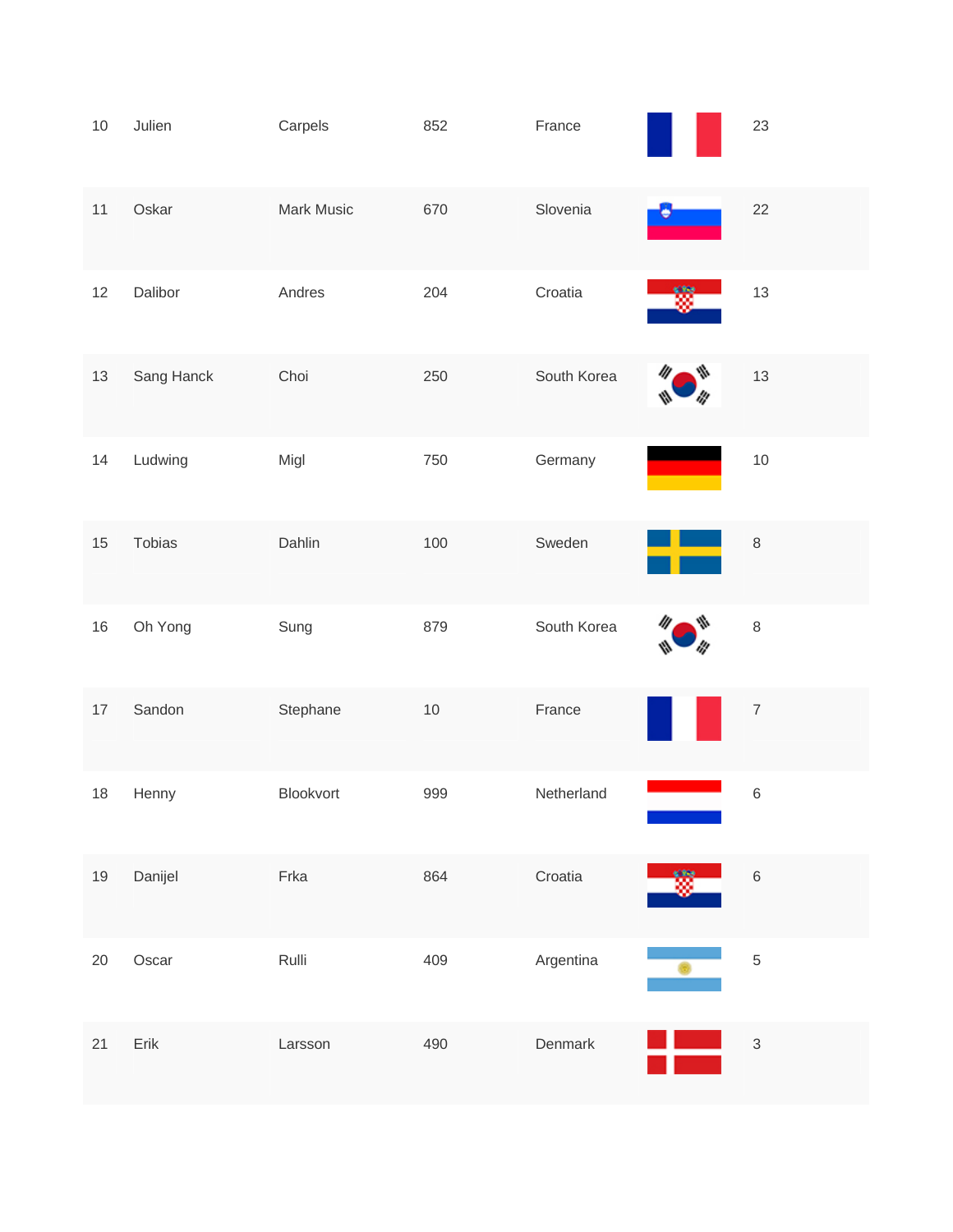| 22<br>Cem  | Gazivekili   | 650 | Turkey    | 一米 | 2 |  |
|------------|--------------|-----|-----------|----|---|--|
| Luis<br>23 | Pérez Suárez | 20  | Argentina |    | и |  |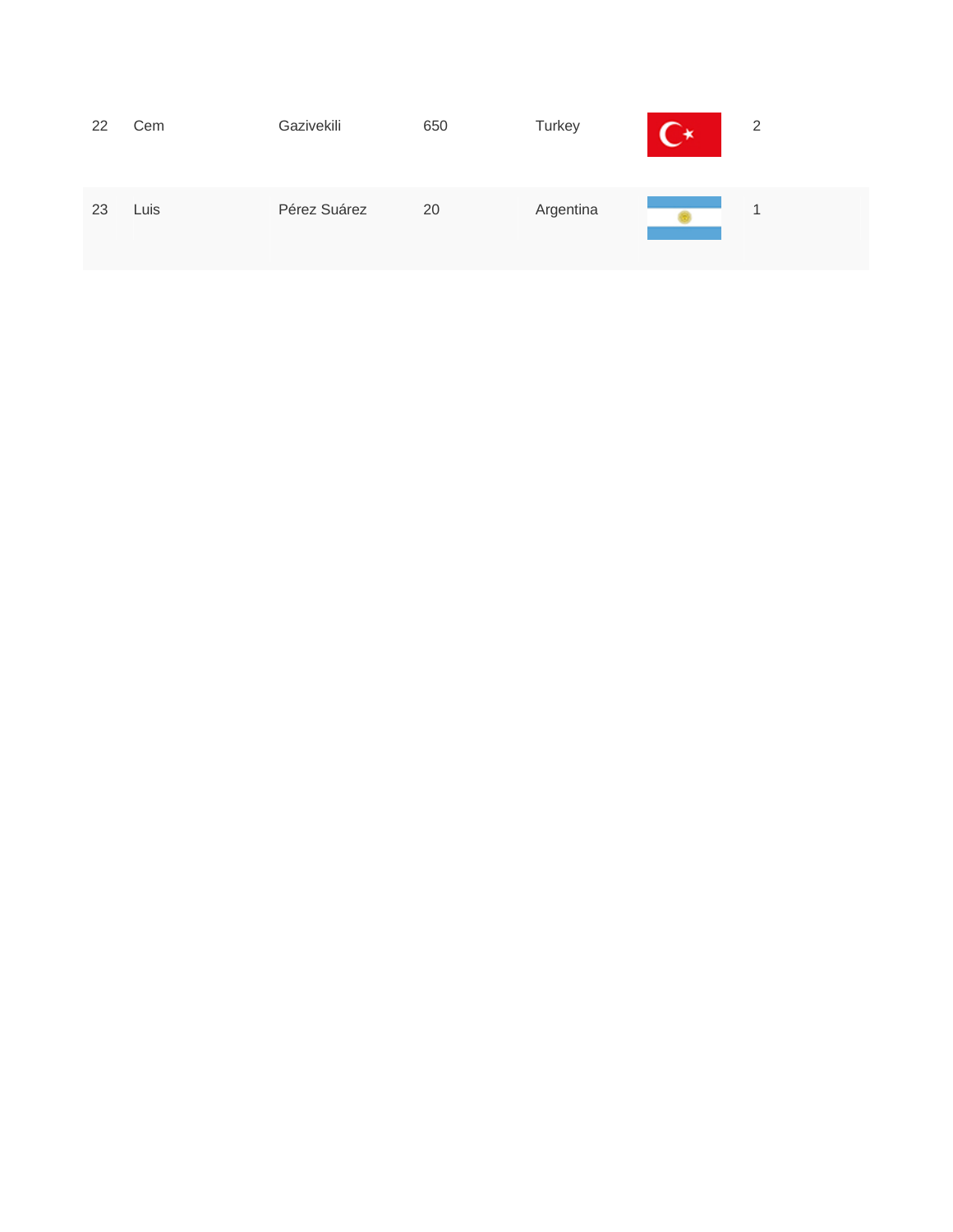



# **14 Campeonato Mundial de Fotografía Subacuáticas. Cayo Largo del Sur**

#### TOP TEN CLOSE UP

| 1 Daniel G Pérez Hernández | 300 | Cuba      |  |
|----------------------------|-----|-----------|--|
| 2 Michele Davino           | 914 | Italy     |  |
| 3 Oskar Mark Music         | 670 | Slovenia  |  |
| 4 Vidar Skalevik           | 720 | Norway    |  |
| 5 Tobias Dahlin            | 100 | Sweden    |  |
| 6 Oscar Rulli              | 409 | Argentina |  |
| 7 Esteban Torre            | 120 | Spain     |  |
| 8 Cem Gazivekili           | 650 | Turkey    |  |
| 9 David Barrio             | 70  | Spain     |  |
| 10 Sandon Stephane         | 10  | France    |  |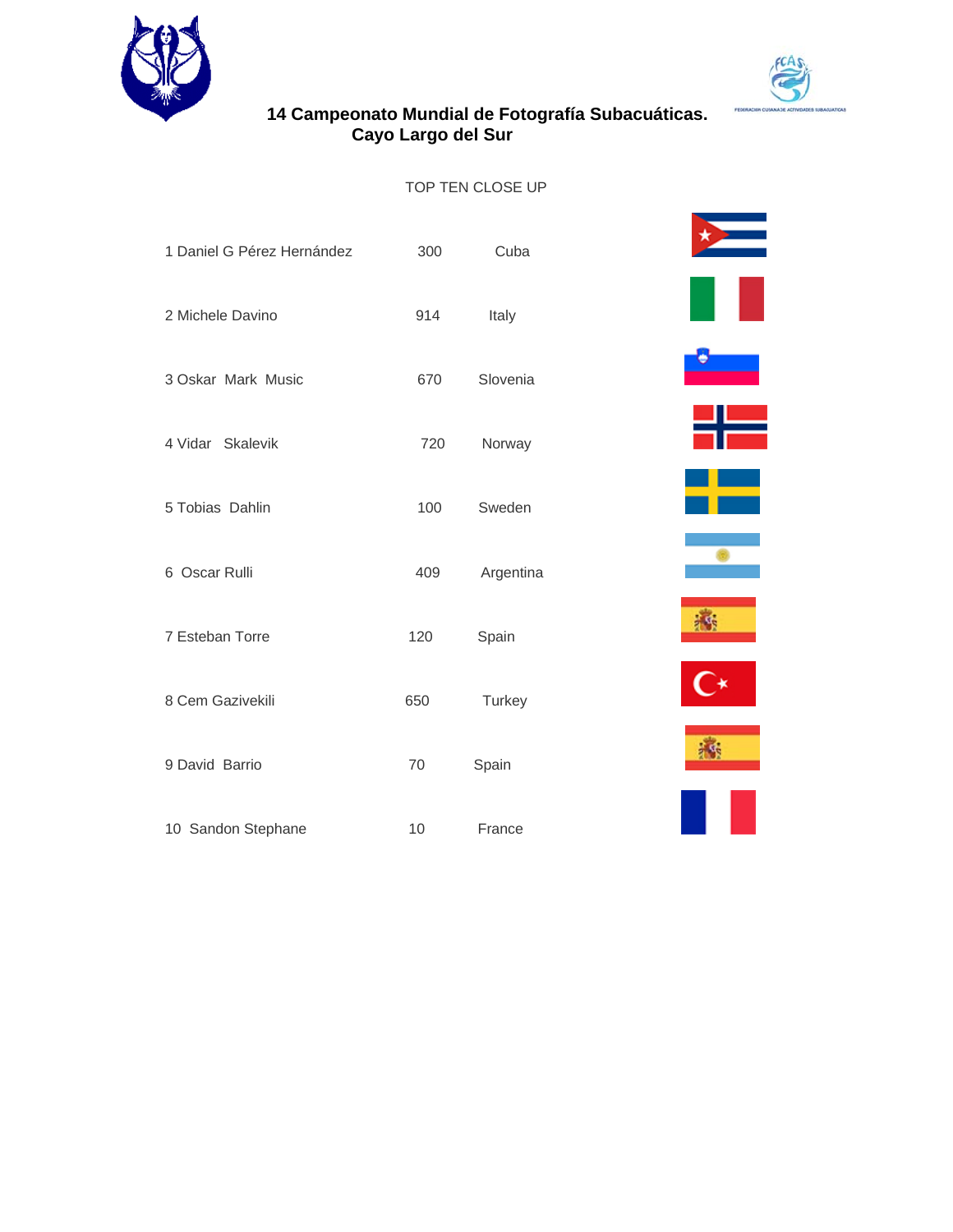



### **14 Campeonato Mundial de Fotografía Subacuáticas. Cayo Largo del Sur**

TOP TEN AMBIENTE

| $\#$             | <b>NAME</b> | <b>LAST NAME</b> | <b>CODE</b> | <b>COUNTRY</b> |          |
|------------------|-------------|------------------|-------------|----------------|----------|
| $\mathbf{1}$     | David       | Barrio           | 70          | Spain          | <b>K</b> |
| $\overline{2}$   | Marco       | Heesbeen         | 899         | Netherland     |          |
| 3                | Stefano     | Proakis          | 102         | Italy          |          |
| $\overline{4}$   | Vidar       | Skalevik         | 720         | Norway         |          |
| 5                | Oh Yong     | Sung             | 879         | South Korea    |          |
| $\boldsymbol{6}$ | Henny       | Blookvort        | 999         | Netherland     |          |
| $\boldsymbol{7}$ | Ludwing     | Migl             | 750         | Germany        |          |
| $8\,$            | Sandon      | Stephane         | 10          | France         |          |
| $\boldsymbol{9}$ | Danijel     | Frka             | 864         | Croatia        |          |
| 10               | Luis        | Pérez Suárez     | $20\,$      | Argentina      |          |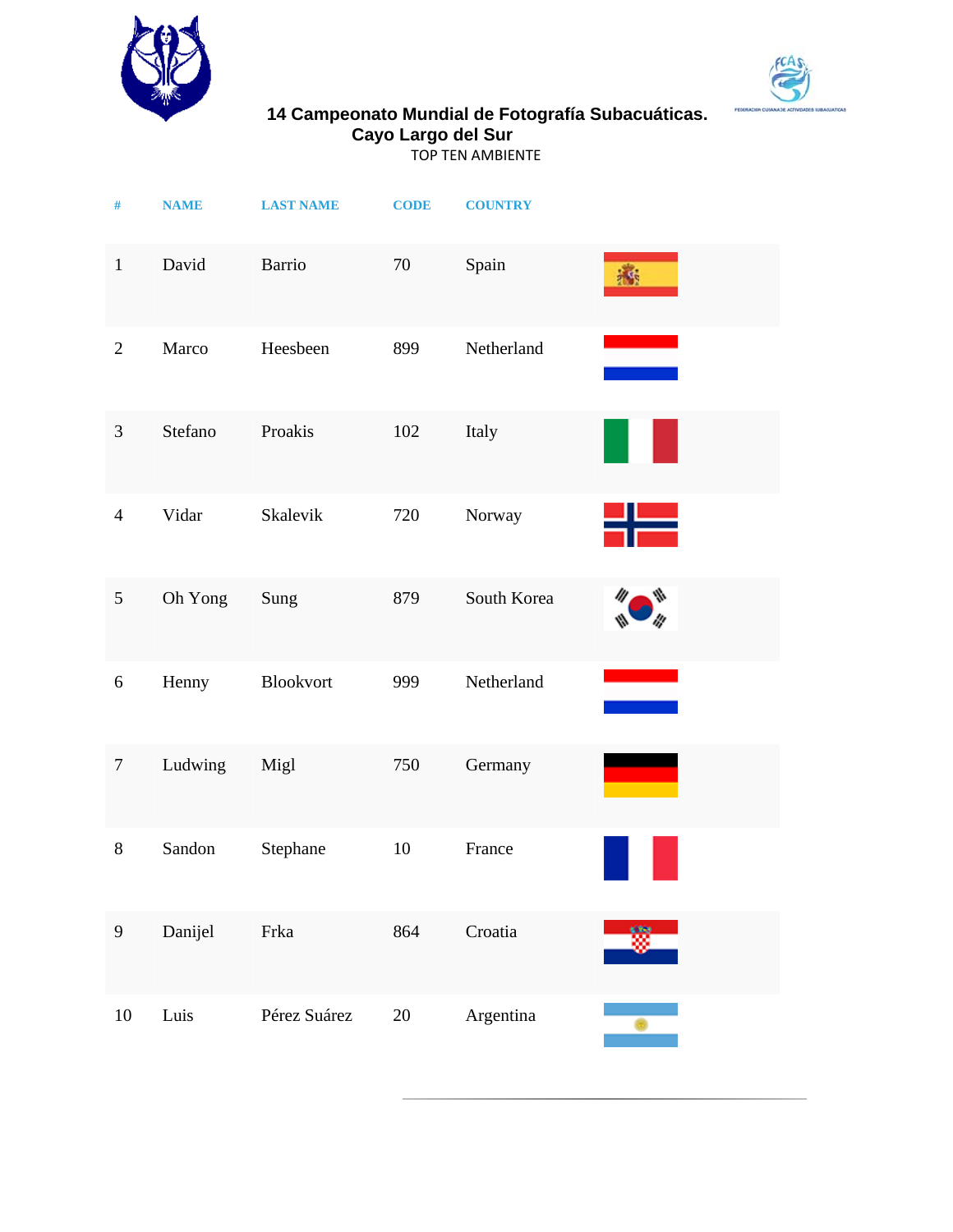



#### **14 Campeonato Mundial de Fotografía Subacuáticas. Cayo Largo del Sur**

TOP TEN AMBIENTE CON BUCEADOR

| $\#$             | <b>NAME</b> | <b>LAST NAME</b>  | <b>CODE</b> | <b>COUNTRY</b> |    |
|------------------|-------------|-------------------|-------------|----------------|----|
| $\mathbf{1}$     | Stefano     | Proakis           | 102         | Italy          |    |
| $\overline{2}$   | Esteban     | Torre             | 120         | Spain          | M, |
| $\mathfrak{Z}$   | Joao Paulo  | Cauduro Filho     | 603         | <b>Brazil</b>  |    |
| $\overline{4}$   | Sang Hanck  | Choi              | 250         | South Korea    |    |
| $\sqrt{5}$       | Vidar       | Skalevik          | 720         | Norway         |    |
| $\boldsymbol{6}$ | Danijel     | Frka              | 864         | Croatia        |    |
| $\overline{7}$   | Manuel José | Pererira de Silva | 59          | Portugal       |    |
| $8\,$            | Julien      | Carpels           | 852         | France         |    |
| $\overline{9}$   | David       | <b>Barrio</b>     | $70\,$      | Spain          | 计线 |
| $10\,$           | Sandon      | Stephane          | $10\,$      | France         |    |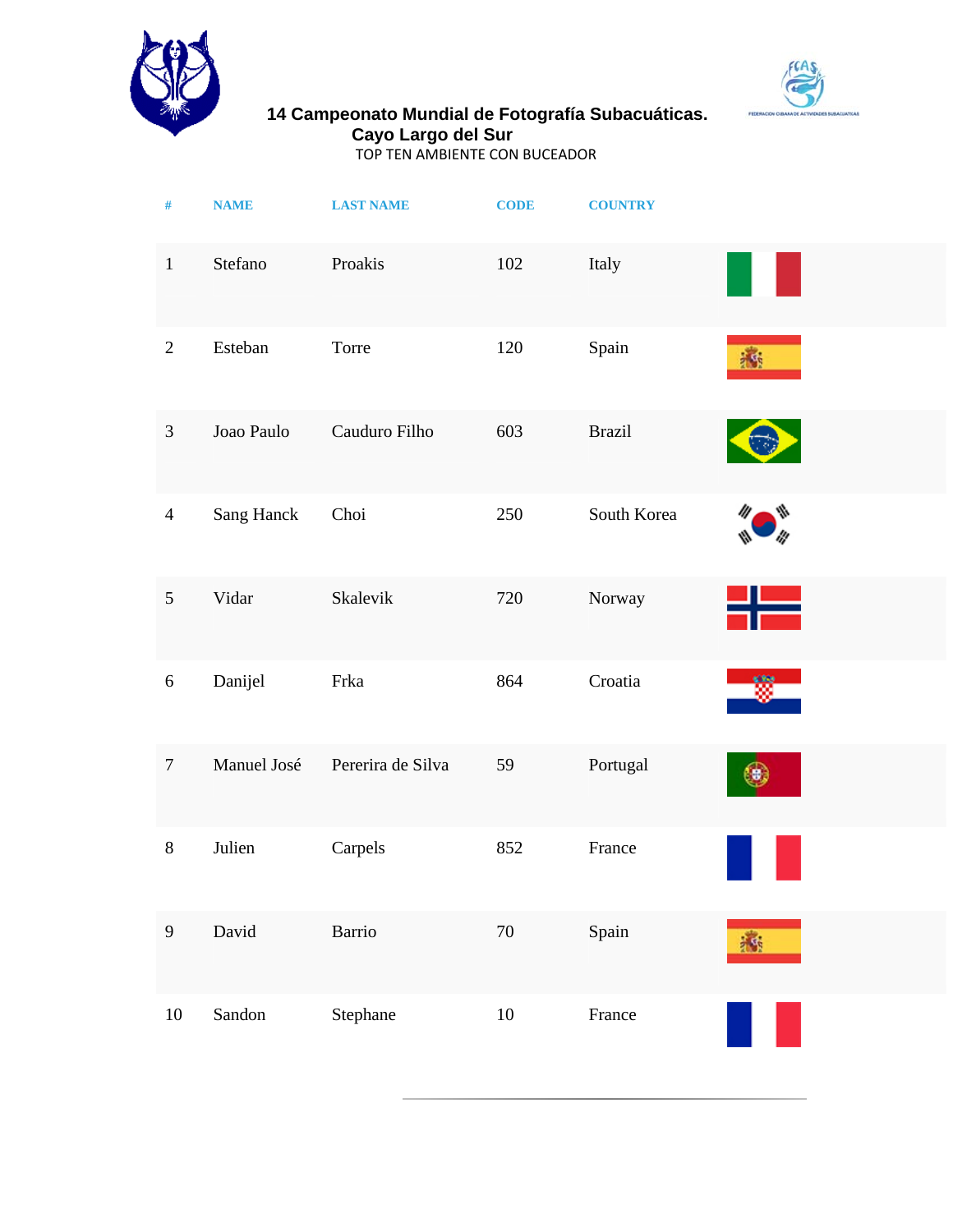



#### **14 Campeonato Mundial de Fotografía Subacuáticas. Cayo Largo del Sur**  TOP TEN CLOSE UP CON TEMA

| $\mathbf 1$      | David       | <b>Barrio</b>     | $70\,$ | Spain         | i vi |
|------------------|-------------|-------------------|--------|---------------|------|
| $\overline{2}$   | Stefano     | Proakis           | 102    | Italy         |      |
| $\mathfrak{Z}$   | Manuel José | Pererira de Silva | 59     | Portugal      |      |
| $\overline{4}$   | Julien      | Carpels           | 852    | France        |      |
| 5                | Joao Paulo  | Cauduro Filho     | 603    | <b>Brazil</b> |      |
| 6                | Sandon      | Stephane          | $10\,$ | France        |      |
| $\boldsymbol{7}$ | Ludwing     | Migl              | 750    | Germany       |      |
| $8\,$            | Esteban     | Torre             | 120    | Spain         | 森    |
| 9                | Vidar       | Skalevik          | 720    | Norway        |      |
| 10               | Henny       | Blookvort         | 999    | Netherland    |      |